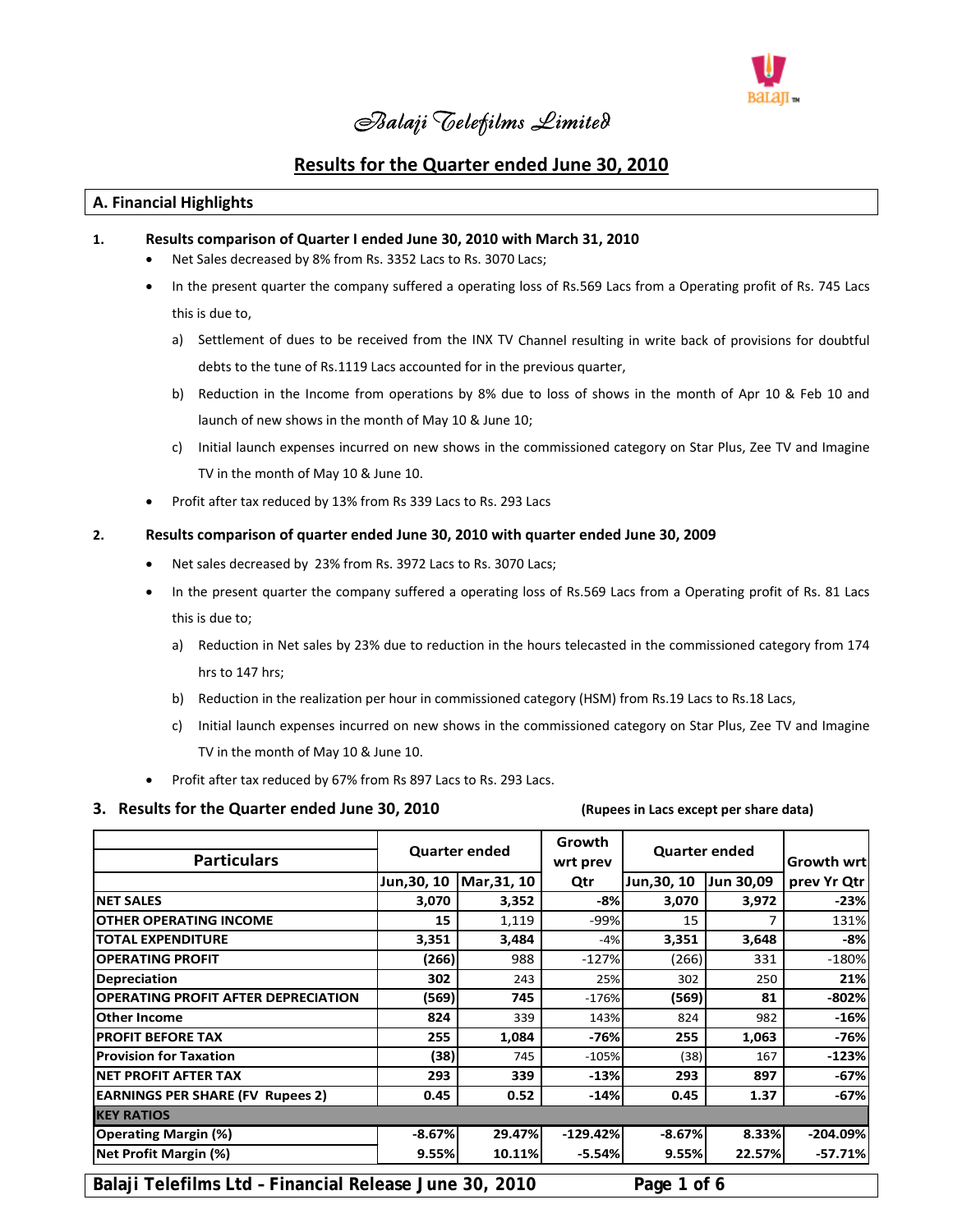

# **A) For Quarter Ended June 30, 2010 V/s Quarter ended March 31,2010**

- Realization per hour from Commissioned programming (HSM) increased from Rs. 17 Lacs in the previous qtr to Rs. 18 Lacs;
- Realization per hour from Sponsored programming increased from Rs. 3.8 Lacs in the previous qtr to Rs. 3.9 Lacs;
- Hours of Commissioned programs reduced by 14% from 164 hours in previous qtr to 147 hours,
- Hours of Sponsored programs reduced by 18% from 144 hours in previous qtr to 118 hours;

# **B) For Quarter Ended June 30, 2010 V/s Quarter ended June 30,2009**

- Realization per hour from Commissioned programming (HSM) reduced from Rs. 19 Lacs in the previous year quarter to Rs. 18 Lacs;
- Realization per hour from Sponsored programming reduced from Rs. 4.8 Lacs in the previous year quarter to Rs. 3.9 Lacs;
- Hours of Commissioned programs reduced by 26% from 174 hours in Q1 '09 to 147 hours,
- Hours of Sponsored programs decreased by 10% from 132 hours in Q1 '09 to 118 hours;

# **C) Other Highlights**

- Pavitra Rishtaa a Hindi TV Show Telecasted on Zee TV Channel has established itself as the No.1 show across the Hindi Speaking market and Tere Liye a Hindi TV Show launched on Star TV Channel on 14<sup>th</sup> June broke through a TAM rating of 4 in the 2<sup>rd</sup> week of its launch,
- During the quarter company forayed into the Marathi segment in the Commissioned category with the launch of new Marathi show "Mazhiya Priyala Preet Kalena" on Zee Marathi. In the 4<sup>th</sup> week of launch the show achieved the No. 4 spot in the TAM ratings,
- As part of its ongoing efforts to diversify new businesses,

**New Media Division** has taken steps ahead**;** 

a) developed content in the Internet & Mobile space which is now active with the most of the Telecom operators,

b) and launched "www.hoonur.com" which is an online talent platform that gives independent professionals, businesses from Film, Television & media related industries an opportunity to show their talent.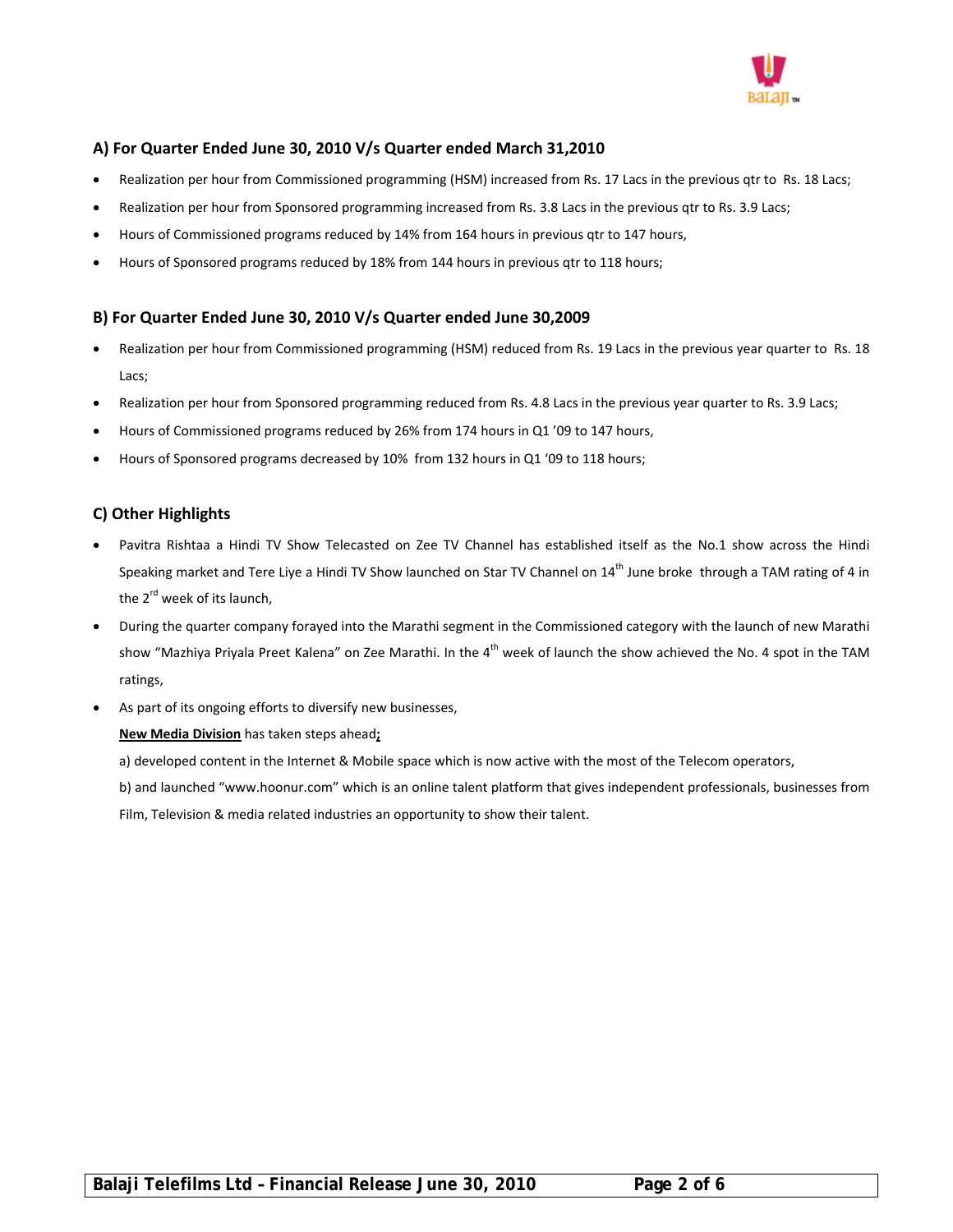

Management discussion and analysis on Financial Results of the Company for the Quarter ended June 30, 2010

#### **1. Revenues**

 $\overline{a}$ 

The Company recorded income from operations in the quarter of Rs. 3070 Lacs as compared to Rs. 3971 Lacs for the quarter ended 30th June, 2009. Revenue contribution from Commissioned programming was Rs. 2604 Lacs against Rs. 3317 Lacs for quarter ended June 30 2009, while that of Sponsored programming was Rs. 465 Lacs as against Rs. 654 Lacs in the same period. The share of commissioned programming in the revenues during the quarter was 85% while that of sponsored programming was 15%.

The revenue-wise distribution between commissioned and sponsored programming during the year ended March 31, 2010, is as follows:

|                  | <b>Revenue for Q Ending (Rupees in Lacs)</b> |               |               | Percentage    |               |               |  |
|------------------|----------------------------------------------|---------------|---------------|---------------|---------------|---------------|--|
| <b>Show Type</b> | Jun-10                                       | <b>Mar-10</b> | <b>Jun-09</b> | <b>Jun-10</b> | <b>Mar-10</b> | <b>Jun-09</b> |  |
| Commissioned     | 2,604                                        | 2,800         | 3,318         | 85%           | 84%           | 84%           |  |
| Sponsored        | 466                                          | 552           | 654           | 15%           | 16%           | 16%           |  |
| <b>Total</b>     | 3,070                                        | 3,352         | 3,972         | 100%          | 100%          | 100%          |  |

# **2. Operational**

## **A. Content for TV Channel ‐ Programming Mix**

Commissioned & Sponsored Programs

The hour-wise programming distribution during the quarters ended June 30, 2010 as compared to previous year and quarter is as

follows:

|                     | <b>Hours for Q Ending</b> |               |               | Percentage    |               |               |  |
|---------------------|---------------------------|---------------|---------------|---------------|---------------|---------------|--|
| <b>Show Type</b>    | <b>Jun-10</b>             | <b>Mar-10</b> | <b>Jun-09</b> | <b>Jun-10</b> | <b>Mar-10</b> | <b>Jun-09</b> |  |
| <b>Commissioned</b> | 147                       | 164           | 174           | 55%           | 53%           | 46%           |  |
| <b>Sponsored</b>    | 118                       | 144           | 132           | 45%           | 47%           | 35%           |  |
| <b>Total</b>        | 265                       | 308           | 379           | 100%          | 100%          | 81%           |  |

# **3. Other Income**

The Other Income during the quarter reduced by 16% to Rs. 824 Lacs as against Rs. 982 Lacs in the previous year quarter ended June 30,2009 and rose by 143% as compared to previous quarter earning of Rs.339 Lacs. .

# **4. Gross Block**

The Company's fixed assets stood at Rs. 8658 Lacs as on June 30, 2010, This includes investment in,

- a state-of-the art studios & equipments in order to meet increased programming requirements and further improvement in the quality along with improved production efficiency
- ‐ Land at Ghodbunder Road, Thane of Rs.4795 Lacs

#### **5. Investments**

As on June 30, 2010, the Company's total investments were at Rs. 21792 Lacs including Rs. 3000 Lacs invested in a wholly owned subsidiary – Balaji Motion Pictures Ltd. Out of the above, Rs. 18800 Lacs was invested in units of mutual funds as compared to Rs. 18000 Lacs as on March 31, 2010.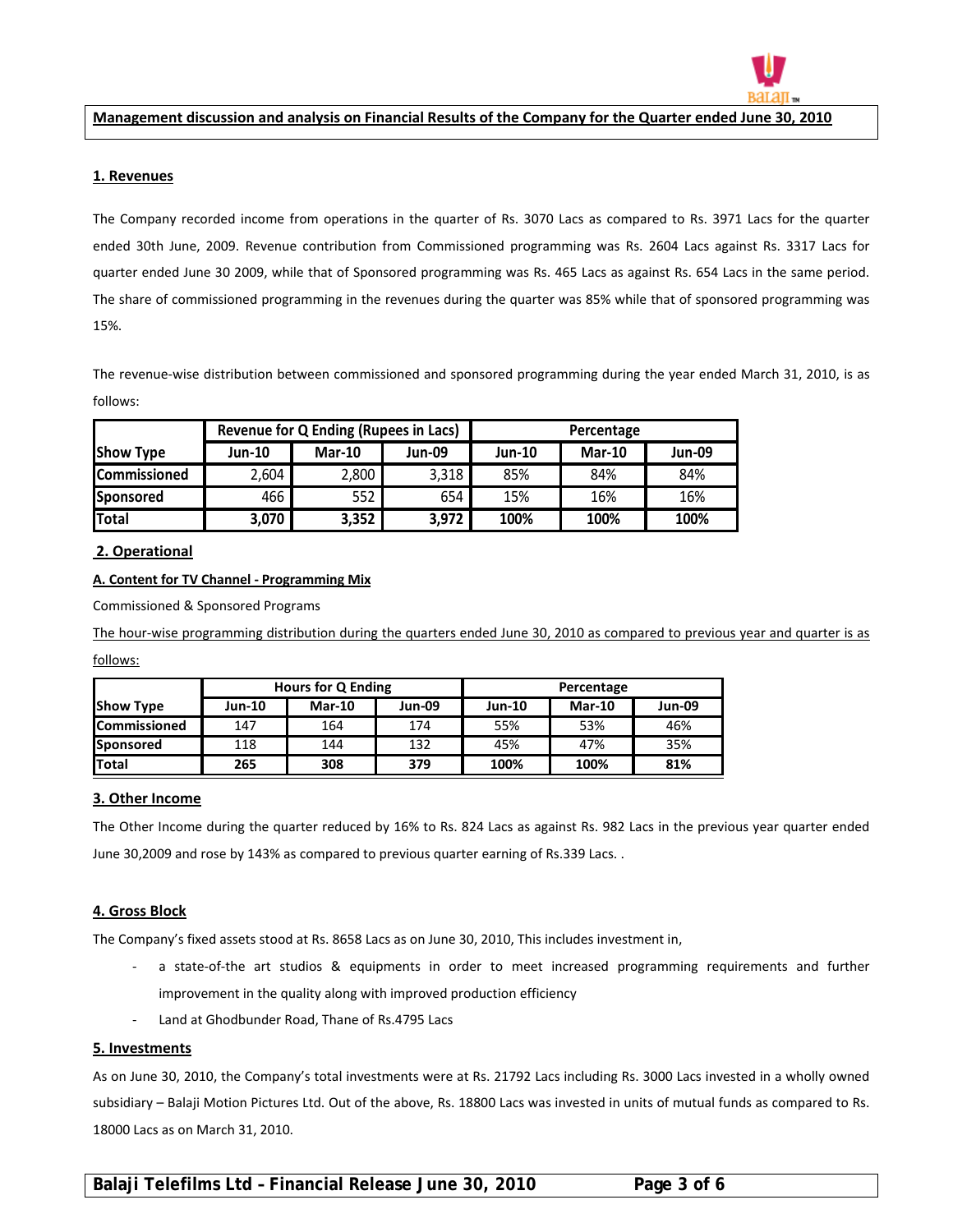

# **6. Debtors**

The Company's debtors (in days of income) are at 107 days as on June 30, 2010 as compared to 100 days as on March 31, 2010.

## **7. Loans and advances**

Loans and advances have increased from Rs 7489 Lacs to Rs 8224 Lacs as on June 30, 2010 as compared to the previous quarter. The Company's principal loans and advances comprised,

- a) Loan to the Subsidiary Balaji Motion Pictures Ltd. of Rs.4095 Lacs ,
- b) Loan to the Balaji Employees foundation of Rs.1000 Lacs, &
- c) Lease deposits for offices / studios Rs.1010 Lacs.
- d) Advance Tax of Rs.1544 Lacs

## **8. Operations of New Media Division**

Balaji Telefilms New Media group was formed with the objective of creating a digital entertainment business and to keep up with the changing consumption pattern of the audience. In the last one year the New Media team has started work on creating and mobile and internet based entertainment business.

BTL launched www.hoonur.com, an online talent showcase and hiring platform for the entertainment and media community with a long term objective to create an online entertainment media.

#### **Highlights of the last qtr (Internet Division):**

- Hoonur.com touched a talent portfolio base of 82,094 as on June 30<sup>th</sup>
- Page views increased by 22% QoQ (JFM : 7.2 mill AMJ : 8.84 mill)
- ‐ Visits increased 25% in AMJ Qtr as compared to JFM. (JFM : 0.78 mill AMJ : 0.98 mill)
- ‐ Daily Casting and audition calls increased by 19% in AMJ over last Qtr.
- Leading production houses which started using us in AMJ Walkwater, Miditech, Contiloe and UTV.

#### Other highlights

- ‐ We have introduced a Online contest platform for conducting talent hunt. First event was done in June which got 2600 participants and 20,000+votes across all participants.
- ‐ Till date, 118 fashion and film photographs and 137 acting institutes have listed their services on Hoonur.
- Next Qtr we plan to launch and aggregated entertainment news service to keep our users updated on latest film news, reviews, celebrity gossips & tweets.
- ‐ We also are working on a high definition video platform to showcase TV and Film content and should be able to launch the same this quarter.

#### Bol Niti Bol :

We recently launched Bol Niti Bol - our first webisode, which is a 16 episode series on some of the top video sites in the country. We are releasing 2 episodes per week on YouTube.com, Rediff.com, Mid‐day.com and Facebook.com platforms. Series was launched on June 28<sup>th</sup>.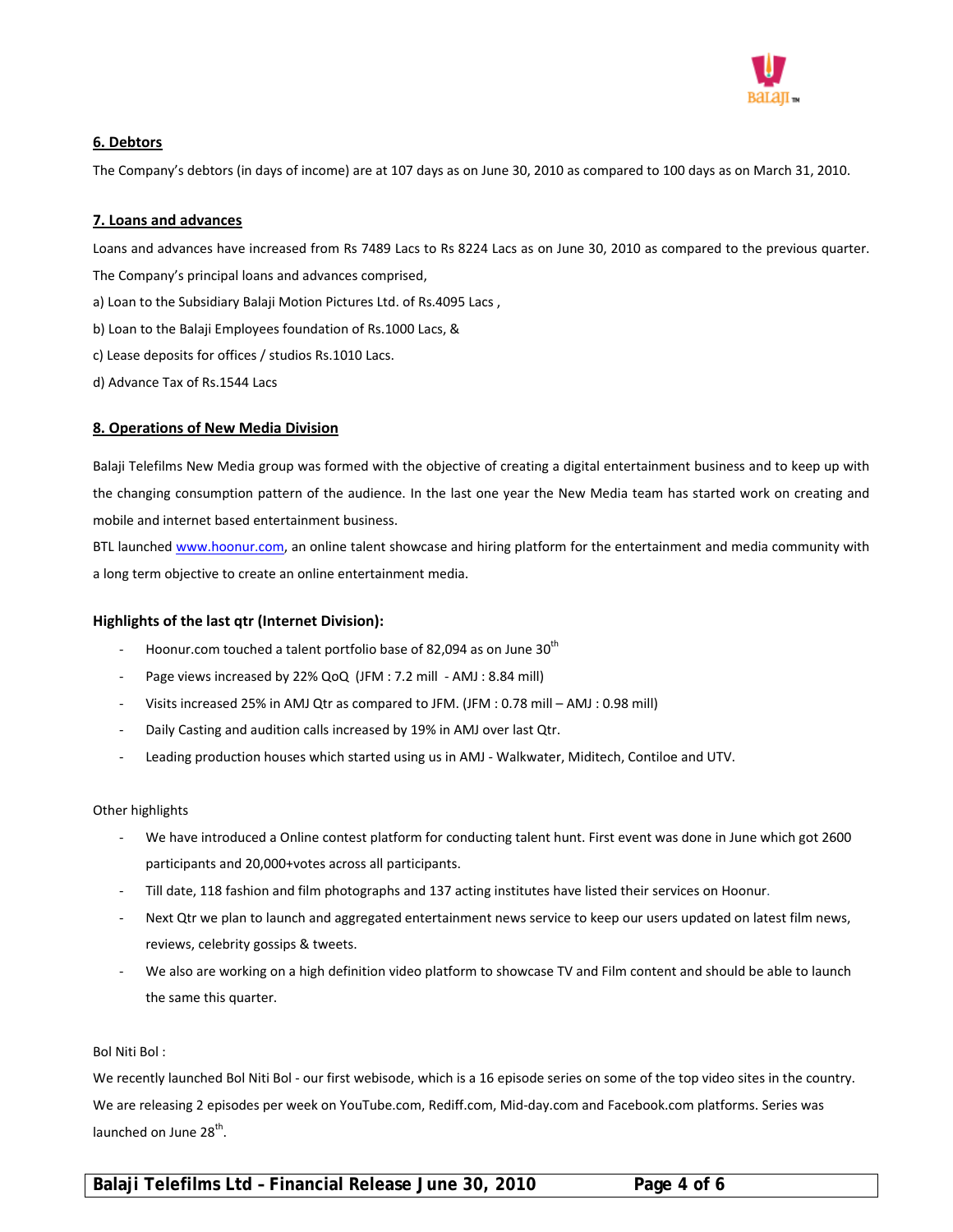

# **Highlights of the last qtr (Mobile Division):**

The Mobile team continues to create and deploy services across all operators – directly or with technology partners. Some of the key services that have gone live are:

- Devotional Blog on Airtel (Ramayan) with 100K subscriptions
- Devotional services on subscription for Airtel Mobile Radio Users
- Launch of audio detective serial exclusively on Aircel with significant PR online, print & radio.
- Launch of Women/Youth audio content on Idea, Aircel, Reliance & Airtel
- Launch of devotional subscription service on Tata with a range of devotional services
- Humor content creation for Handy go

The division has created 40 hrs of fresh Audio & Video content for mobile.

New Content Creation details as under:

Audio includes,

- 6 hrs of devotional content
- 10 hrs of humor content
- 25 hrs of fiction content

Video includes,

• 1hrs of devotional content

#### **9. Operations of the Subsidiary – Balaji Motion Pictures Ltd.**

The past four quarters were extremely eventful for Balaji Motion Pictures, with a number of projects getting approved and ready for production, under production films getting completed or nearing completion and "Love, Sex Aur Dhoka", the maiden film was released in March 2010 under the banner of Alt Entertainment "Balaji's youth centric brand". The film was marketed through a number of innovative ways and was a success on the Bollywood and enjoyed 4 week run across most metro markets with an above avg occupancy in the first two weeks.

#### **A) Releases planned during the Year:**

'*Once Upon A Time in Mumbai*' a home production has completed production and is slated to release across India and abroad on  $30<sup>th</sup>$  July, 2010.

"*Shor*", by DK & Raj, the directors of the very successful "99", is nearing completions and is slated to release in Quarter III. Its an international crossover film, it stars Sendhil Ramamurthy, the star of the hit NBC show Heroes, and Tusshar Kapoor.

The team has also been in final discussions with a number of respected directors in the past few months, negotiations for which are expected to close in the coming quarter.

# **C) Talent Update:**

The BMPL team has also been beefed up in the past few months, with additions at the senior level in the distribution, marketing and film project development teams.